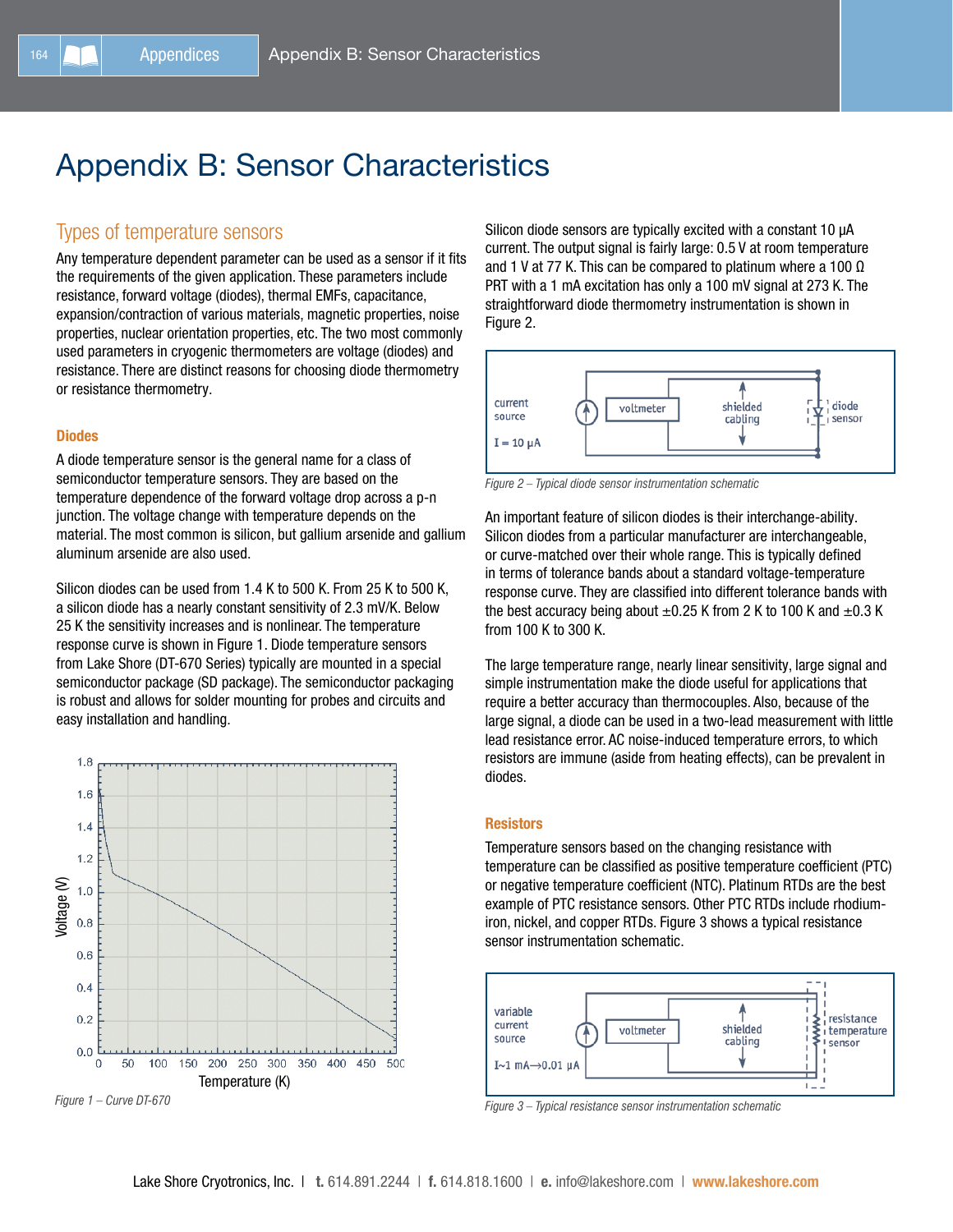A PTC RTD is typically metallic (platinum) and has a fairly linear temperature-resistance response. NTC RTDs are semiconductors or semi-metals (doped germanium, Cernox™). They have extremely nonlinear response curves, but are much more sensitive to temperature change.

Positive temperature coefficient (PTC) RTDs—The most common type of PTC RTD is platinum. Platinum RTDs are the industry standard due to their accuracy and reproducibility over a wide range of temperatures, as well as their interchangeability. Measurements in the range from -258 °C to 600 °C are routinely made with a high degree of accuracy using platinum RTDs. Industrial-grade platinum RTDs are wire-wound devices that are encapsulated in glass or ceramic, making them durable for general-purpose use.

Platinum RTDs follow a standard response curve to within defined tolerances (IEC 751). The industry standard for class B accuracy is specified as  $\pm 0.3$  K and  $\pm 0.75$ % variation in the specified 0.00385 K<sup>-1</sup> temperature coefficient of resistance at 273 K. Below 70 K, a platinum RTD is still usable but requires an individual calibration.

Like all resistors, platinum RTDs can be measured by current excitation or voltage measurement. Common configurations are two-, three-, and four-lead measurements. Two-lead measurements do not correct for lead resistance, so therefore can only be used in applications where the sensor is close to a temperature transmitter. Because their resistance change with temperature is linear over a wide range, a single current excitation (1 mA) can be used for the whole range.

Negative temperature coefficient (NTC) RTDs—NTC resistors are normally semiconductors with a very strong temperature dependence of resistance, which decreases with increasing temperature. It is not uncommon for the resistance to change five orders of magnitude over their useful temperature range. The three most common are germanium, Cernox™, and ruthenium oxide (Rox™) RTDs. Carbon-glass RTDs are still used, but they are generally being replaced by Cernox™ for nearly all applications.

Cernox™ is the trade name for zirconium oxy-nitride manufactured by Lake Shore Cryotronics, Inc. It is a sputter-deposited thin film resistor. Cernox shows good temperature sensitivity over a wider range (0.1 K to 420 K) and is highly resistant to magnetic field-induced errors and ionizing radiation. Cernox can be packaged in the same robust hermetically sealed SD package (Figure 4) that is used for diode temperature sensors. This makes Cernox more robust than other NTC RTDs.

Germanium and carbon-glass (Figures 5 and 6) have very large sensitivities, but more narrow operating ranges than Cernox. Germanium is very stable and is recognized as a secondary standard for T < 30 K. Both sensors are piezoresistive, so the sensing element must be mounted in a strain-free package, which



*Figure 4 – CX-SD* 



provides a very weak thermal link to their surroundings. Both sensors are sealed in a helium atmosphere, but at lower temperatures the pressure is very low and the gas eventually liquefies, reducing the thermal contact. The requirement of strain-free mounting also results in a very fragile sensor. Dropping a sensor from a height of a few centimeters can cause shifts in the calibration.

Ruthenium oxide is a generic name for a class of bismuth ruthenate thick-film resistors. They are epoxied to a BeO header, mounted, and sealed in gold-plated copper AA canisters. Unlike other NTC RTDs, Ruthenium oxide resistors are interchangeable and follow a standard curve. They can be used to below 50 mK and up to 40 K. Their sensitivity is negligible for  $T > 40$  K.

For NTC RTD temperature sensors, up to 70% of the thermal connection to the sensor is through the leads. The large resistance change coupled with thermal considerations results in a requirement for a variable current source for measurement in which the current must be varied over several orders of magnitude (i.e., from about <0.01 µA to 1 mA or above) as well as a voltmeter capable of measuring voltages near 1 mV.

## **Capacitors**

Capacitors are also used for low temperatures, but usually not for temperature measurement. Capacitance temperature sensors have the advantage of being insensitive to magnetic fields, but they commonly experience calibration shifts after thermal cycling and the SrTiO $_{_3}$  capacitors have been known to drift over time while at low temperatures. Phase shifts in the ferroelectric materials are probably the cause of the thermal cycling shifts. The time response of capacitance sensors is usually limited by the physical size and low thermal diffusivity of the dielectric material. The capacitance is measured by an AC technique.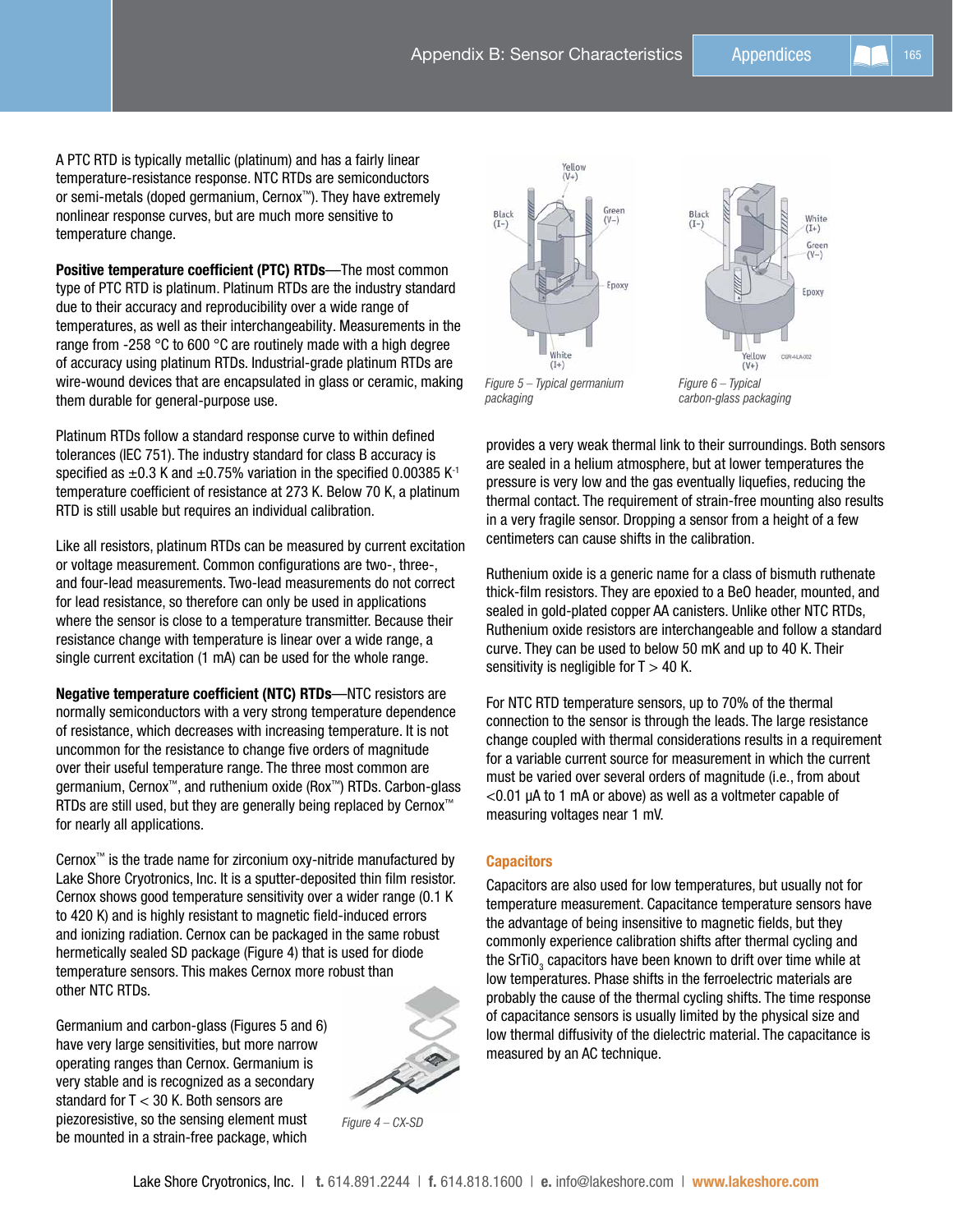#### **Thermocouples**

Thermocouples are only useful where low mass or differential temperature measurements are the main consideration. They must be calibrated in-situ because the entire length of the wire contributes to the output voltage if it traverses a temperature gradient. Errors of 5 K to 10 K can easily occur.

## Sensor selection

The most important question to ask when selecting a temperature sensor and instrumentation system is "What needs to be measured?" A simple question, but it can be surprisingly easy to answer incorrectly. Some processes need extremely high resolution over a narrow temperature range. Other systems need only a gross estimate of the temperature but over a very wide range.

Design requirements dictate the choice of temperature sensor and instrumentation. Not all applications require the same choice. Even within an application, different temperature sensors can be required. Selecting the appropriate sensor requires prioritizing the most important design attributes. Some attributes are not exclusive to others: The most stable sensors also have a very slow response rate and can be expensive, while sensors with the highest sensitivity have the smallest range.

Design requirements can be classified into four categories:

Quality of measurement—This concerns measurement uncertainty, resolution, repeatability, and stability.

Experimental design—This is related to constraints due to the experiment (or cryogenic system). It concerns the physical size of the sensors, temperature range of operation, and power dissipation.

Environmental constraints—These are effects due to external conditions such as magnetic fields or ionizing radiation. Other external constraints would be vibration or ultra high vacuum.

Utility requirements-These are primarily requirements for cost, ease of use, installation, packaging, and long-term reliability.

# Quality measures

#### Accuracy versus uncertainty

The term "accuracy" has been almost universally used in literature when presenting specifications, and is often used interchangeably with uncertainty. However, from a strict metrology viewpoint, a distinction does exist between accuracy and uncertainty. Accuracy refers to the closeness of agreement between the measurement and the true value of the measure quantity. Accuracy is a qualitative concept and should not have numbers associated with it. This can be understood since, in practice, one does not have a priori knowledge of the true value of the measured quantity. What one knows is the measured value and its uncertainty, i.e., the range of values which contain the true value of the measured quantity. The uncertainty is a quantitative result and the number typically presented in specifications.

In any proper measurement, an estimate of the measurement uncertainty should be given with the results of the measurement. There are often many sources that contribute uncertainties in a given measurement, and rigorous mathematical methods exist for combining the individual uncertainties into a total uncertainty for the measurement. Temperature sensors, installation, environment, instrumentation, thermal cycling, and thermal EMFs can all contribute to the measurement uncertainty.

A sensor calibration is a method to assign voltage or resistance measurements to a defined temperature scale (i.e., ITS-90 or PLTS-2000). The level of confidence at which this can be done (measuring voltage or resistance AND transferring those values to a defined temperature) is defined by the uncertainty of the calibration.

The uncertainty of the Lake Shore calibration is only one component in a customer measurement system.

It is possible to degrade this accuracy specification by as much as one or two orders of magnitude with improper installation and/or poor shielding and measurement techniques.

## Repeatability (of the measurement)

The exact definition of repeatability is the closeness of the agreement between the results of successive measurements of the same measurand carried out under the same conditions of measurement (repeatable conditions).

Repeatability is a measure of how well a sensor repeats its measurement under the same conditions. This is often thought of as measurement performed over a period of time (seconds, minutes, hours) at the same temperature. This property is often called precision or stability of the measurement. This value is primarily an instrumentation specification. The sensors themselves are very stable under successive measurements. The stability of the instrument used to measure the sensor needs to be included.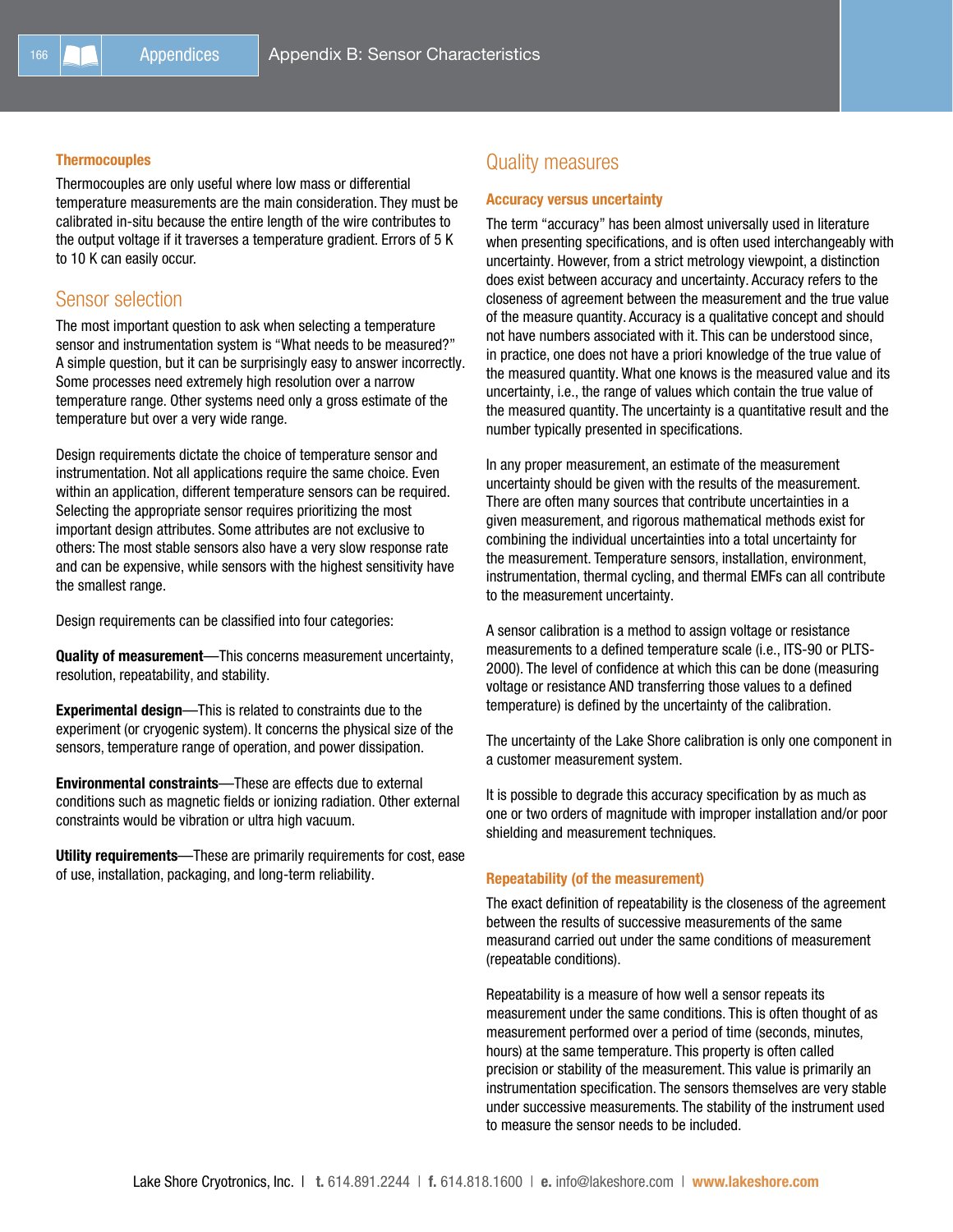## **Reproducibility**

The definition of reproducibility is the closeness of agreement between the results of the measurements of the same measurand carried out under changed conditions of measurements. Often the changed conditions are thermal cycling or mounting (or unmounting) of the sensors. Temperature sensors are complex combinations of various materials bonded together. Aging, thermal cycling, mechanical shock from handling, etc. all affect the reproducibility.

Lake Shore quantifies the reproducibility under thermal cycling in two manners:

Short-term reproducibility: Changes in response values under repeated, successive cycles from ambient to liquid helium (4.2 K).

Long-term stability: Changes in response after 200 thermal shocks in LN<sub>2</sub> (77 K). Calibrations are performed prior to and after the thermal cycles.

Actual long-term stability for a specific sensor depends on the treatment of the sensor in terms of handling and thermal cycling. A single mechanical shock can cause an immediate calibration shift.

Users should include the short-term reproducibility value in their total uncertainty estimates.

## Sensitivity and resolution

Sensitivity can be presented in a variety of ways. Typically, it is given in terms of the signal sensitivity, which is the change in a measured parameter per change in temperature (Ω/K or V/K). These sensitivities can be a very strong function of temperature. Diodes have sensitivities that range from 2 mV/K to 180 mV/K. Resistor sensitivities can range from less than 0.001 Ω/K to 1,000,000 Ω/K, depending upon the device type and temperature.

For resistors, the above signal sensitivity (dR/dT) is geometry dependent (i.e., dR/dT scales directly with R), consequently, very often this sensitivity is normalized by dividing by the measured resistance to give a sensitivity,  $\mathsf{S}_{_{\sf T}}$ , in change per kelvin

$$
S_{T} = (1/R)(dR/dT), \qquad \qquad Eqn. 1
$$

where T is the temperature in kelvin and R is the resistance in ohms. This is a common method to express the sensitivity of metal resistors like platinum RTDs.

When comparing different resistance sensors, another useful materials parameter to consider is the dimensionless sensitivity. The dimensionless sensitivity  $S_p$  for a resistor is a material-specific parameter given by

SD = (T/R)\*(dR/dT) = d(lnR)/d(lnT) *Eqn. 2*

Equivalent definitions are made for diodes with resistance replaced by forward voltage and for capacitors with resistance replaced by capacitance.  ${\tt S_p}$  is also the slope of the resistance versus temperature on a log-log plot, normally used to illustrate resistance versus temperature for negative temperature resistance sensors since their resistance varies by many orders of magnitude.  $\mathsf{S}_\mathsf{p}$  ranges from 0.2 to 6 for most common cryogenic temperature sensors, depending on temperature and sensor type.

Temperature resolution is the smallest temperature difference that can be determined by your measurement system and sensor choice. It is a combination of sensor sensitivity and instrument resolution (∆R). It can be expressed as

$$
\Delta T = \Delta R / (dR/dT) \qquad \qquad Eqn. 3
$$
  
(or as a ratio  $\Delta T/T = (\Delta R/R)/S_p$ )

Instrument manufacturers will either express the resolution of the measurement as fraction of full scale (i.e., 1 part per million) or as an absolute ∆R (i.e., 1 Ω for 10,000 Ω scale). Do not confuse temperature resolution with display resolution; actual temperature resolution can be greater or less than the digital display resolution.

# Experimental design

## Range of use

Two factors limit the useful range of a sensor. First, the physical phenomena responsible for the temperature dependence of the property being measured must occur at a measurable level in both absolute signal and sensitivity to temperature change. Second, the materials used in construction of the temperature sensor must be appropriate to the temperature range of use. Materials such as epoxies, solders, and insulators that are very useful at low temperatures can break down at higher temperatures. Exposure to extreme temperatures (either high or low) can induce strains in the sensor due to changes in the packaging materials or in the leads; the resulting strain can cause a shift in the low temperature calibration for that sensor.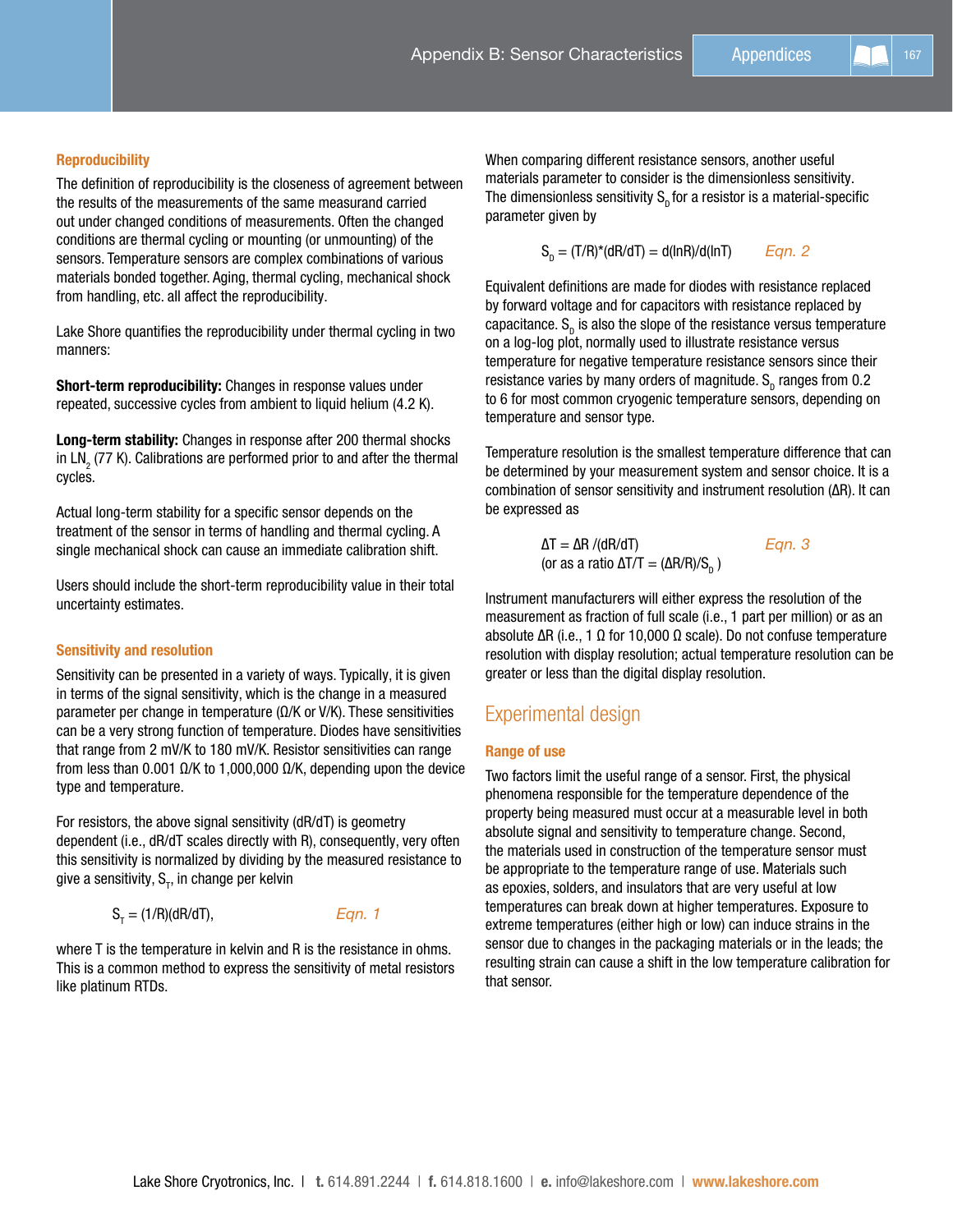## Physical size, construction, and thermal response times

As a general rule, larger sensors will be more stable, but they may have a longer thermal response time and may not fit into many experimental schemes. This can be somewhat deceptive, however, because the actual thermal response time depends integrally upon the physical construction of the sensor (i.e., the temperature sensing element) and its associated packaging. Strain-free mounting of sensor elements inside the package necessarily makes for poor thermal connection and longer thermal response times. The choice of package materials can also have a great effect on thermal response times at low temperatures.

Thermal response times are determined by physical construction material and mass of the temperature-sensing element. Strain-free mounted sensors tend to have longer thermal response times. Diode sensors that are mounted directly on a sapphire substrate will be in very good thermal contact with the surroundings and hence have short thermal response times. Thermal response times for various sensors are given in Table 1. The values listed are the 1/e response times.

## Table 1—Thermal response times

|                  | 4.2 K            | 77 K             | 273K             |
|------------------|------------------|------------------|------------------|
| DT-470-SD        | $<$ 10 ms        | $100 \text{ ms}$ | $200 \text{ ms}$ |
| DT-420           | $<$ 10 ms        | $50 \text{ ms}$  | NА               |
| CX-XXXX-BC       | $1.5 \text{ ms}$ | $50 \text{ ms}$  | 135 ms           |
| CX-XXXX-SD       | $15 \text{ ms}$  | $250$ ms         | 0.8 s            |
| CX-XXXX-AA       | 0.4 s            | 1 s              | 1 s              |
| GR-200A-1000     | $200$ ms         | 3 s              | ΝA               |
| CGR-1-1000       | 1 s              | 1.5s             | ΝA               |
| PT-102           | NА               | 1.75 s           | 12.5 s           |
| PT-111           | NА               | 2.5s             | 20 s             |
| TG-120-PL        | $100 \text{ ms}$ | $250$ ms         | 3 s              |
| <b>RF-100-AA</b> | 0.8 s            | 3.6 s            | 14.5 s           |
| <b>RF-100-BC</b> | 2 ms             | 12 ms            | 35 ms            |

## Power dissipation

Diode, resistance, and capacitance temperature sensors must all be energized electrically to generate a signal for measurement. The power dissipated within the temperature sensor must be appropriate for the temperature being measured; the joule heating within the temperature sensor causes an incremental temperature rise within the sensor element itself (self-heating). Consequently, this temperature rise must be kept negligible compared to the temperature of interest.

For diodes, a fixed excitation current of 10 µA is a compromise between power dissipation and noise immunity. The power dissipated is the product of voltage times current. Since the voltage increases with decreasing temperature, power also increases, resulting in a practical lower temperature limit for diode thermometers of slightly above 1 K.

Resistors, on the other hand, have a linear I-V relationship that allows (at a fixed temperature) the measurement of resistance at many different currents and voltages. Since positive temperature coefficient resistance temperature sensors vary relatively linearly with temperature, they can normally be measured by utilizing a fixed current chosen such that self-heating over the useful temperature range is minimized.

In the case of negative temperature coefficient resistance temperature sensors such as Cernox<sup>™</sup> or germanium RTDs, resistance can vary by as much as five orders of magnitude. To keep the joule heating low, their resistance must be measured either at a fixed voltage or with a variable current selected to keep the resulting measured voltage between 1 mV and 15 mV.

Table 2 gives some typical values of appropriate power levels to use with various temperature sensors in various ranges. These power dissipation levels should keep the temperature rise below 1 mK.

## Table 2—Power (W)

|               | Cernox <sup>™</sup> , carbon-glass,<br>germanium, Rox <sup>™</sup> | <b>Platinum, rhodium-iron</b> |
|---------------|--------------------------------------------------------------------|-------------------------------|
| 0.02K         | $10^{-14}$                                                         |                               |
| 0.1K          | $10^{-10}$                                                         |                               |
| 1K            | $10^{-9}$                                                          | $10^{-7*}$                    |
| 2 K to 10 K   | $10^{-8}$                                                          | $10^{-6*}$                    |
| 10 K to 100 K | $10^{-7}$ to $10^{-6}$                                             | $10^{-5}$                     |
| 273 K         | $10^{-6}$ (CGR, CX)                                                | $3 \times 10^{-5}$            |

*\*Rhodium-iron only*

# **Environmental**

#### Usefulness in magnetic fields

Probably the most common harsh environment that temperature sensors are exposed to is a magnetic field. Magnetic fields cause reversible calibration shifts, which yield false temperature measurements. The shift is not permanent and sensors will return to their zero-field calibration when the field is removed.

The usefulness of resistance temperature sensors in magnetic fields depends entirely on the particular resistance temperature detector (RTD) chosen. The Lake Shore Cernox™ thin-film resistance sensors are the recommended choice for use in magnetic fields. The Cernox™ sensors are offered in a variety of packages and have a wider temperature range than carbon-glass. Ruthenium oxide RTDs are a good choice for temperature below 1 K and down to 50 mK or lower. Due to their strong magnetoresistance and associated orientation effect, germanium sensors are of little use in magnetic fields.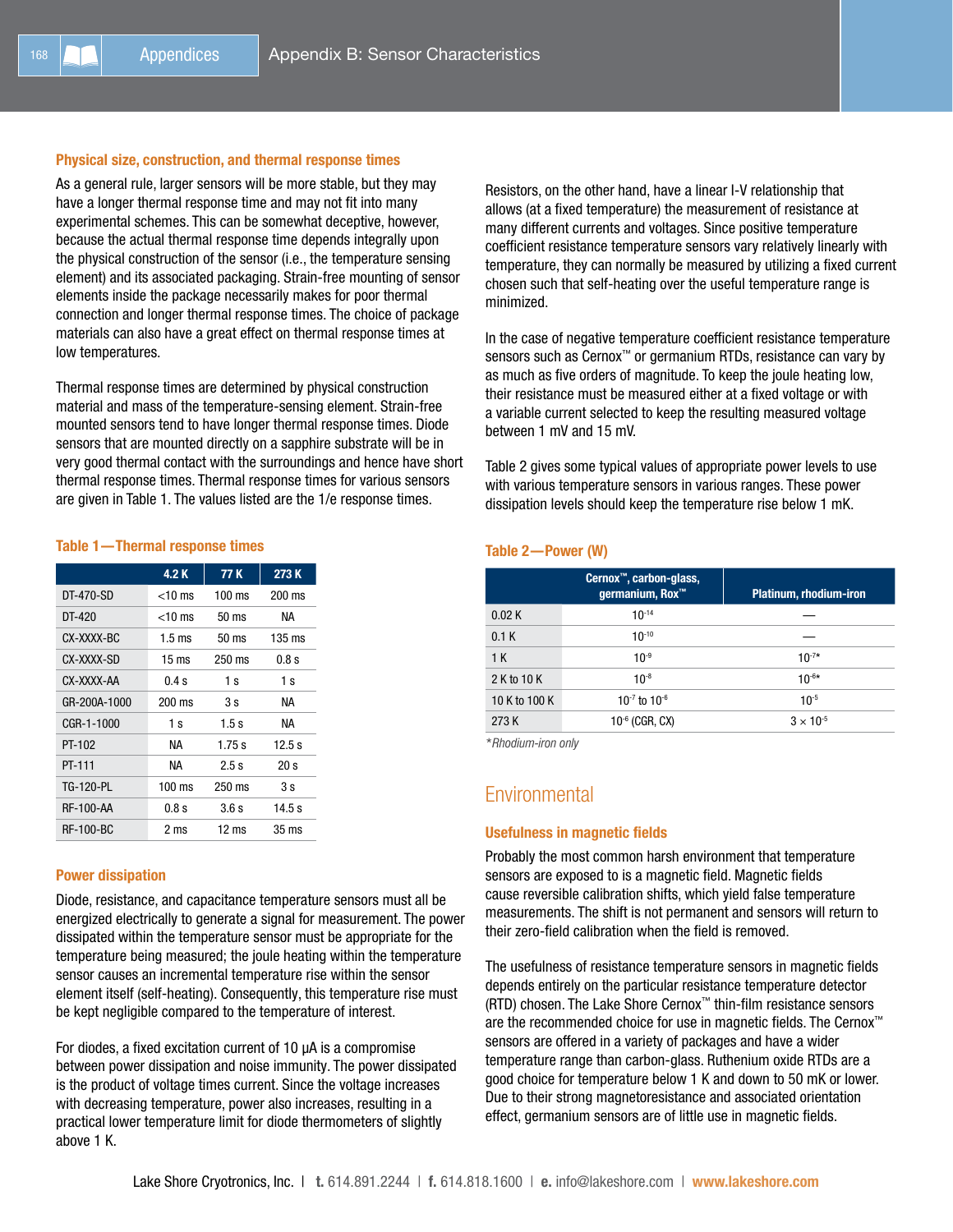Depending on the desired accuracy, silicon diodes can be used effectively in certain temperature ranges (<0.5% error above 60 K in 1 T fields). However, special care must be taken in mounting the diode to ensure that the junction is perpendicular to field, i.e., current flow is parallel to the magnetic field. Diodes are strongly orientation dependent.

Capacitors are excellent for use in magnetic field environments as control sensors. They can be used in conjunction with another type of sensor (Cernox™, carbon-glass, germanium, etc.) to control temperature. The temperature is set using the other sensor before the field is turned on. Control is then accomplished with the capacitor. Table 3 (page 162) shows magnetic field dependence for some Lake Shore sensors.

# Usefulness in radiation

Ionizing radiation refers to a broad class of energetic particles and waves. The effects of radiation can produce temporary or permanent calibration shifts. The exposure can be measured using standard dosimetry techniques, but the actual absorbed dose will vary depending on the material. Due to extensive work performed on the effects of radiation on biological tissue and Si semiconductor devices, the dose is often expressed either in tissue equivalent dose or dose Si, i.e., grays (1 gray  $= 100$  rad).

The data for neutron radiation is more difficult to interpret than gamma radiation data because effects occur due to both the neutrons and the associated background gamma radiation. In both cases it is difficult to calculate or measure the actual absorbed dose. The actual absorbed dose depends on dose rates, energy of the radiation, exposure dose, material being irradiated, etc. Figures 7a to 7e (pages 163 to 164) show data for various sensors.

# Usefulness in ultra high vacuum systems

The bakeout procedure performed in most ultra high vacuum systems can be damaging to the materials used in the construction of a temperature sensor. Even if the sensor withstands the high bakeout temperature, the sensor's calibration may shift. Without the bakeout, (and possibly with it) some materials in the sensor (Stycast®, for example) may interfere with the high vacuum by acting as a virtual leak. There can be a considerable outgassing from various types of epoxies and ceramics, and some of these materials would not survive the high temperature bake. With proper packaging, diodes, Cernox™, rhodium-iron, and platinum RTDs can be easily used in ultra high vacuum systems that require a high temperature bake out.

Specific factors to be aware of in an ultra high vacuum environment are:

- $\blacksquare$  Check the compatibility of construction materials of the sensor with ultra high vacuum before using it in such an environment. This includes thermal grease, epoxies, and solders (e.g., Apiezon® N grease cannot be used in these systems due to vapor pressure).
- Solders may not be compatible. Welding may be required.
- $\blacksquare$  Typical insulation used for cryogenic wire may be incompatible with high temperature bakeouts and ultra high vacuums due to thermal ratings and outgassing.

The Lake Shore SD package for diodes is considered UHV compatible. A special package exists for the Cernox™ sensor that uses spot welded platinum leads.

A useful website with more information on outgassing properties of materials is found at http://outgassing.nasa.gov.

# Vibration (shock) environments

Subjecting a temperature sensor to vibrations can permanently shift the calibration, either slowly or catastrophically. Sensors such as germanium and carbon-glass are mounted in a strain-free manner, and mechanical shocks due to vibration will have the same effect on the sensor as dropping it. Other sensors including Cernox™ and silicon diodes, due to their physical construction and packaging are less susceptible to vibration-induced errors.

# Flight qualified

For special applications, Lake Shore will test and qualify sensors to flight standards. Silicon diode and Cernox™ sensors, due to their characteristics, performance, construction, and packaging are ideally suited for many flight and large projects applications. Tests are performed to the required standards (for example MIL-STD-750 or MIL-STD-883). Some tests include burn-in lifetime tests, thermal shock, vibration, PIND, gross and fine leak (hermeticity), x-ray, and long and short-term stability.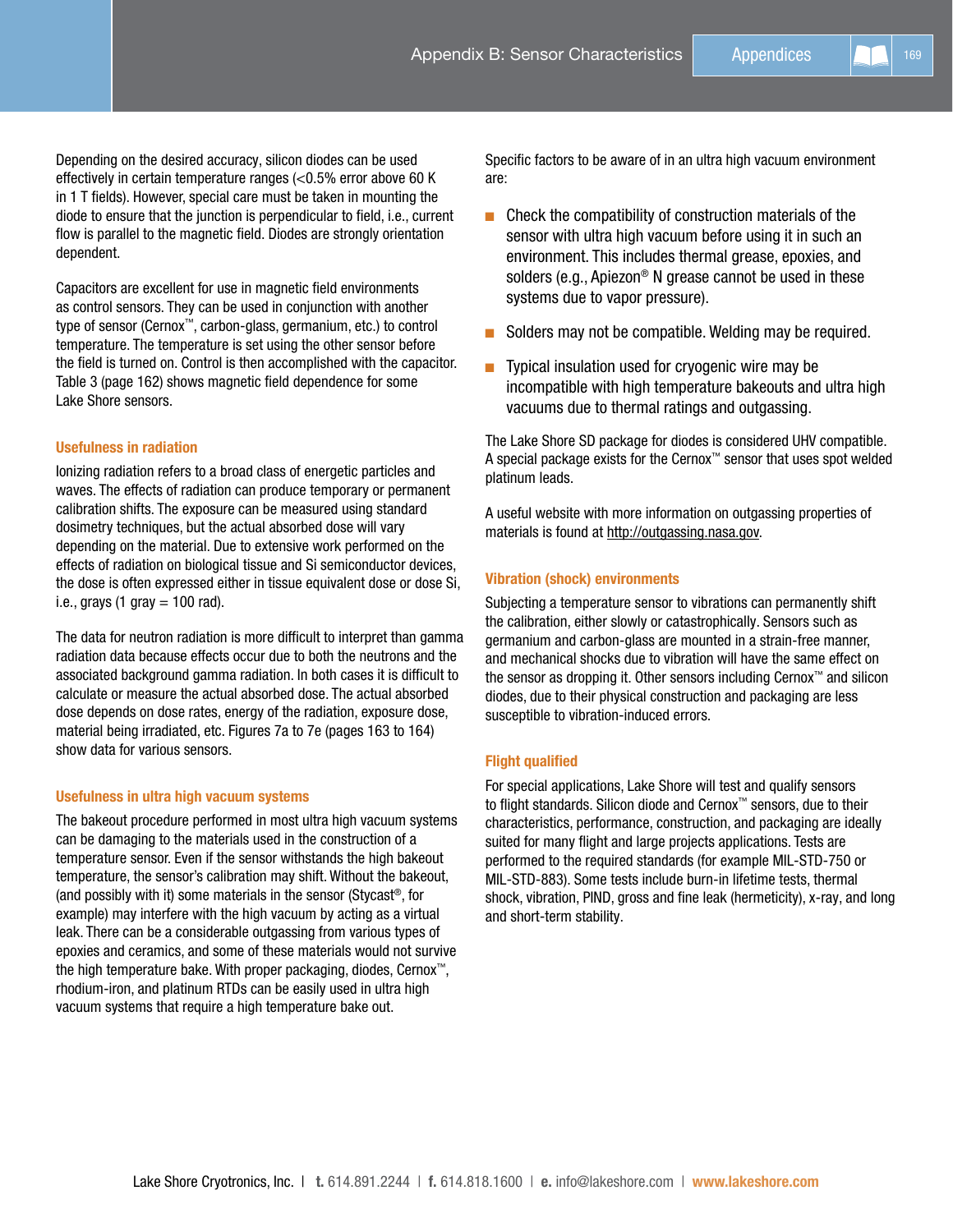# Table 3—Typical magnetic field-dependent temperature errors ∆T/T (%) at B (magnetic induction)

|                                      |                | <b>Magnetic flux density B</b>              |                |                                              |                          |                                                                |  |
|--------------------------------------|----------------|---------------------------------------------|----------------|----------------------------------------------|--------------------------|----------------------------------------------------------------|--|
|                                      | T(K)           | 2.5T                                        | <b>8T</b>      | <b>14 T</b>                                  | 19T                      | <b>Notes</b>                                                   |  |
| Cernox <sup>™</sup> 1050 (CX series) | $\overline{2}$ | 1.3                                         | 3.1            | 3.9                                          | 5                        | Best sensor for use in magnetic field                          |  |
|                                      | 4.2            | 0.1                                         | $-0.15$        | $-0.85$                                      | $-0.8$                   | (T > 1 K)                                                      |  |
|                                      | 10             | 0.04                                        | $-0.4$         | $-1.1$                                       | $-1.5$                   |                                                                |  |
|                                      | 20             | 0.04                                        | 0.02           | $-0.16$                                      | $-0.2$                   |                                                                |  |
|                                      | 30             | 0.01                                        | 0.04           | 0.06                                         | 0.11                     |                                                                |  |
|                                      | 77             | 0.002                                       | 0.022          | 0.062                                        | 0.11                     |                                                                |  |
|                                      | 300            | 0.003                                       | 0.004          | 0.004                                        | 0.006                    |                                                                |  |
| Carbon-glass resistors (CGR series)  | 4.2            | $-0.5$                                      | $-2.3$         | $-4.9$                                       | $-6.6$                   |                                                                |  |
|                                      | 10             | $-0.2$                                      | $-1.1$         | $-2.6$                                       | $-3.8$                   |                                                                |  |
|                                      | 25             | 0.02                                        | 0.22           | 0.54                                         | 0.79                     |                                                                |  |
|                                      | 45             | 0.07                                        | 0.48           | 1.32                                         | 2.2                      |                                                                |  |
|                                      | 88             | 0.05                                        | 0.45           | 1.32                                         | 2.3                      |                                                                |  |
|                                      | 306            | < 0.01                                      | 0.22           | 0.62                                         | 1.1                      |                                                                |  |
| Rox <sup>™</sup> 102A                | $\overline{2}$ | $-1.4$                                      | $-7.9$         | $-13$                                        | $-17$                    | Recommended for use over the 0.05 K to 40 K temperature range. |  |
|                                      | 3              | $-1.5$                                      | -7             | $-14$                                        | -18                      | Consistent behavior between devices in magnetic fields.        |  |
|                                      | $\overline{4}$ | $-0.56$                                     | $-6.7$         | $-14$                                        | $-18$                    |                                                                |  |
|                                      | 8              | $-1.3$                                      | $-6.1$         | $-13$                                        | $-21$                    |                                                                |  |
|                                      | 16             | $-0.40$                                     | $-3.4$         | $-9.6$                                       | $-16$                    |                                                                |  |
|                                      | 23             | $-0.31$                                     | $-2.2$         | $-6.2$                                       | $-11$                    |                                                                |  |
| Rox <sup>™</sup> 103A                | $\overline{2}$ | 0.58                                        | 1.5            | 2.2                                          | 2.6                      | Excellent for use in magnetic fields from 1.4 K to 40 K.       |  |
|                                      | 3              | 0.44                                        | 1.1            | 1.7                                          | 2.0                      | Predictable behavior.                                          |  |
|                                      | $\overline{4}$ | 0.27                                        | 0.95           | 1.4                                          | 1.7                      |                                                                |  |
|                                      | $\bf 8$        | 0.11                                        | 0.49           | 0.71                                         | 0.80                     |                                                                |  |
|                                      | 16             | 0.018                                       | 0.076          | 0.089                                        | 0.040                    |                                                                |  |
|                                      | 23             | 0.0051                                      | 0.0058         | $-0.0060$                                    | $-0.095$                 |                                                                |  |
| Rox <sup>™</sup> 202A                | $\overline{2}$ | $-0.13$                                     | $-2.2$         | $-3.9$                                       | $-5.2$                   | Recommended for use over the 0.05 K to 40 K temperature range. |  |
|                                      | 3              | 0.18                                        | $-0.68$        | $-2.7$                                       | $-3.7$                   | Consistent behavior between devices in magnetic fields.        |  |
|                                      | $\overline{4}$ | 0.77                                        | 0.046          | $-1.8$                                       | $-3.2$                   |                                                                |  |
|                                      | $\bf 8$        | $-0.023$                                    | 0.16           | $-0.65$                                      | $-3.0$                   |                                                                |  |
|                                      | 16             | 0.03                                        | 0.16           | $-0.48$                                      | $-1.5$                   |                                                                |  |
|                                      | 23             | $-0.05$                                     | $-0.08$        | $-0.39$                                      | $-0.92$                  |                                                                |  |
| Platinum resistors                   | 20             | $\overline{20}$                             | 100            | 250                                          |                          | Recommended for use when $T \geq 40$ K.                        |  |
| (PT Series)                          | 40             | 0.5                                         | 3              | 6                                            | 8.8                      |                                                                |  |
|                                      | 87             | 0.04                                        | 0.4            | 1                                            | 1.7                      |                                                                |  |
|                                      | 300            | < 0.01                                      | 0.02           | 0.07                                         | 0.13                     |                                                                |  |
| Rhodium-iron                         | 4.2            | 11                                          | 40             |                                              |                          | Not recommended for use below                                  |  |
| (RF Series)                          | 40             | 1.5                                         | 12             | 30                                           | 47                       | 77 K in magnetic fields.                                       |  |
|                                      | 87             | 0.2                                         | 1.5            | 4                                            | 6                        |                                                                |  |
|                                      | 300            | < 0.01                                      | 0.1            | 0.4                                          |                          |                                                                |  |
| Capacitance CS-501 Series            |                |                                             |                | $\Delta T/T$ (%) < 0.015 at 4.2 K and 18.7 T |                          | Recommended for control purposes.                              |  |
|                                      |                | ΔT/T(%) < 0.05 at 77 K and 305 K and 18.7 T |                |                                              |                          | Monotonic in C vs. T to nearly room temperature.               |  |
| Germanium resistors                  | 2.0            | -8                                          | $-60$          |                                              | $\overline{\phantom{m}}$ | Not recommended except at low B owing to large,                |  |
| (GR Series)                          | 4.2            | $-5$ to $-20$                               | $-30$ to $-55$ | $-60$ to $-75$                               |                          | orientation-dependent temperature effect.                      |  |
|                                      | 10             | $-4$ to $-15$                               | $-25$ to $-60$ | $-60$ to $-75$                               |                          |                                                                |  |
|                                      | 20             | $-3$ to $-20$                               | $-15$ to $-35$ | $-50$ to $-80$                               |                          |                                                                |  |
| Chromel-AuFe (0.07%)                 | 10             | 3                                           | 20             | 30                                           |                          | Data taken with entire thermocouple in field,                  |  |
|                                      | 45             | $\mathbf{1}$                                | 5              | $\overline{7}$                               | $\overline{\phantom{m}}$ | cold junction at 4.2 K; errors in hot junction.                |  |
|                                      | 100            | 0.1                                         | 0.8            |                                              |                          |                                                                |  |
| <b>Type E thermocouples</b>          | 10             | $\mathbf{1}$                                | 3              | $\overline{7}$                               |                          | Useful when $T \geq 10$ K.                                     |  |
| (chromel-constantan)                 | 20             | $<$ 1                                       | $\overline{2}$ | 4                                            |                          | Refer to notes for Chromel-AuFe (0.07%).                       |  |
|                                      | 455            | $<$ 1                                       | <1             | $\overline{c}$                               |                          |                                                                |  |

|                                                                          | T(K) | 1 T    | 2T       | 3T       | 4T       | 5T       | <b>Notes</b>                                                                                                      |
|--------------------------------------------------------------------------|------|--------|----------|----------|----------|----------|-------------------------------------------------------------------------------------------------------------------|
| Silicon diodes                                                           | 4.2  | $-200$ | $-300$   | -350     | $-400$   | $-500$   | Strongly orientation dependent.                                                                                   |
| 20<br>Junction parallel to field<br>40<br>(DT Series)<br>60<br>80<br>300 |      | $-10$  | $-20$    | -25      | $-30$    | $-40$    |                                                                                                                   |
|                                                                          |      | -4     | -6       | -8       | $-10$    | $-12$    |                                                                                                                   |
|                                                                          |      | $-0.5$ | -1       | $-2$     | -3       | $-3.5$   |                                                                                                                   |
|                                                                          |      | < 0.1  | $-0.5$   | $-0.8$   | -1.1     | $-1.5$   |                                                                                                                   |
|                                                                          |      | < 0.1  | $< -0.1$ | $< -0.1$ | $< -0.1$ | $< -0.1$ |                                                                                                                   |
| Silicon diodes                                                           | 4.2  | -8     | -9       | $-11$    | $-15$    | $-20$    | Strongly orientation dependent.                                                                                   |
| Junction perpendicular to field                                          | 20   | -4     | -5       | -5       | -5       | $-10$    |                                                                                                                   |
| (DT Series)                                                              | 40   | $-1.5$ | -3       | -4       | -5       | $-5.5$   |                                                                                                                   |
|                                                                          | 60   | $-0.5$ | -1       | $-2$     | -3       | $-3.5$   |                                                                                                                   |
|                                                                          | 80   | $-0.1$ | $-0.3$   | $-0.5$   | $-0.6$   | $-0.7$   |                                                                                                                   |
|                                                                          | 300  | < 0.1  | 0.2      | 0.5      | 0.6      | 0.6      |                                                                                                                   |
| GaAIAs diodes                                                            | 4.2  | 2.9    | 3.8      | 3.7      | 2.8      |          | Shown with junction perpendicular (package base)                                                                  |
| (TG Series)                                                              | 30   | 0.2    | 0.2      | 0.3      | 0.3      | 0.2      | parallel) to applied field B. When junction is parallel<br>to B, induced errors are typically less than or on the |
|                                                                          | 78   | < 0.1  | < 0.1    | 0.17     | 0.16     | 0.1      |                                                                                                                   |
|                                                                          | 300  | $-0.1$ | < 0.1    | < 0.1    | < 0.1    | < 0.1    | order of those shown.                                                                                             |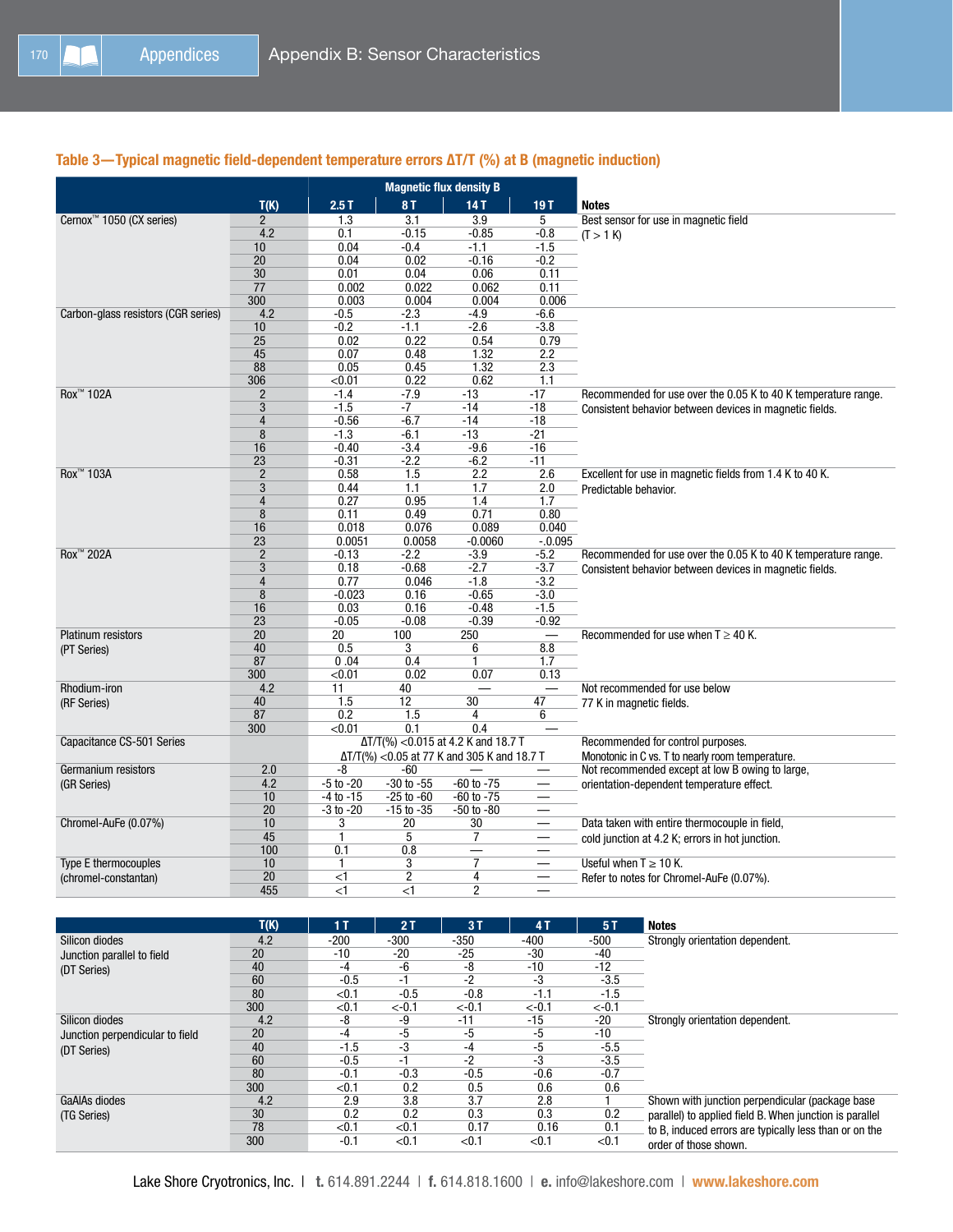# Figure 7a—Gamma rays

Temperature shift as a function of temperature due to 10,000 Gy gamma radiation dose from a Cs-137 source. Dose rate was 0.5 Gy/min with irradiation performed at 298 K.



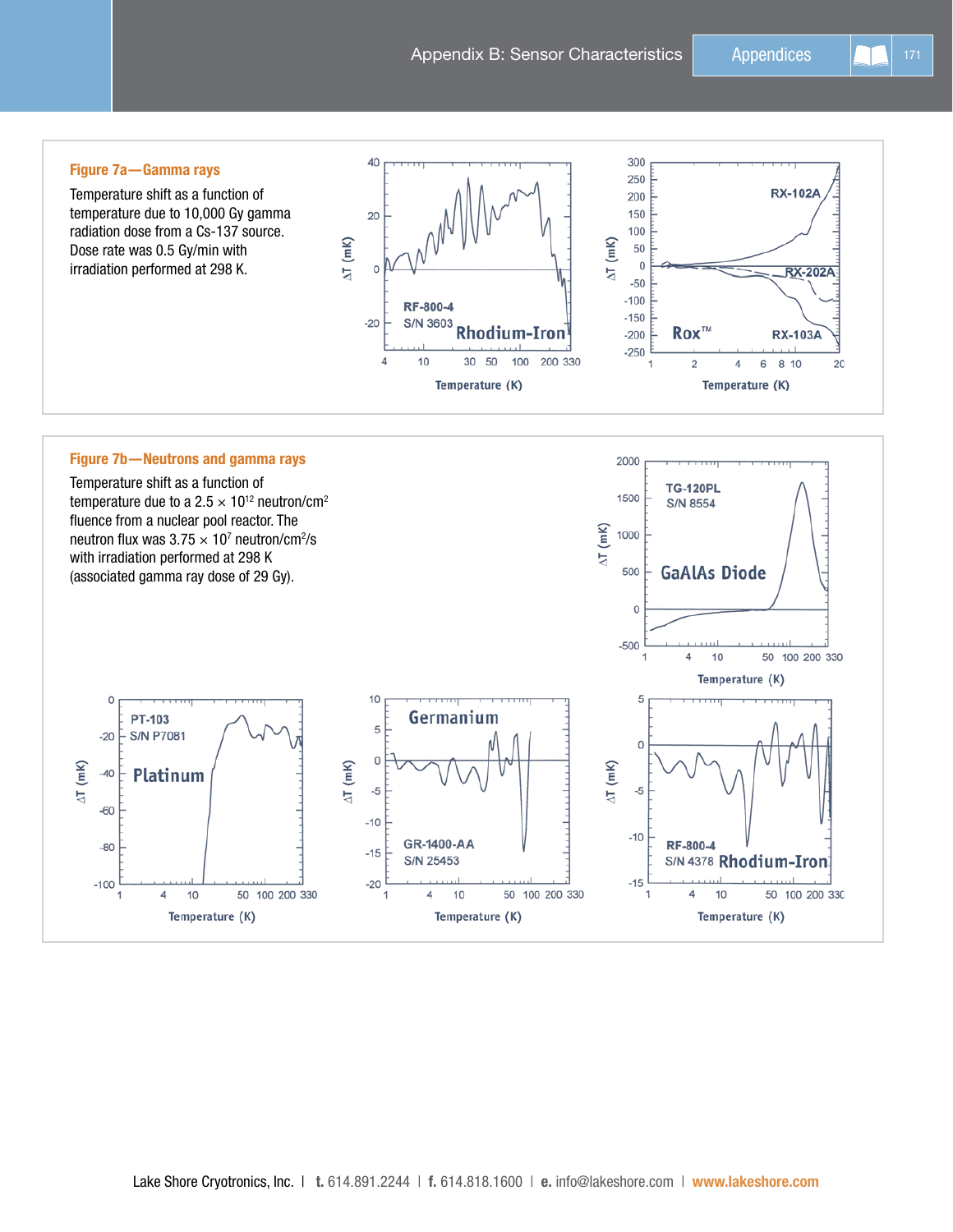





**RX-103A** 

**RX-102A** 

**RX-202A** 

## Figure 7e—Neutrons and gamma rays

10

 $\mathsf{O}\xspace$ 

 $-500$ 

 $-1000$ 

 $-1500$ 

 $-2000$ 

 $-2500$ 

 $-3000$  $-3500$ 

4

 $\Delta T$  (mK)

Temperature shift as a function of temperature due to a  $2 \times 10^{12}$ neutron/cm2 fluence from a nuclear pool reactor. The neutron flux was  $7.5 \times 10^7$  neutron/cm<sup>2</sup>/s with irradiation performed at 4.2 K (associated gamma ray dose of 23 Gy).



100

200 330



Temperature (K)